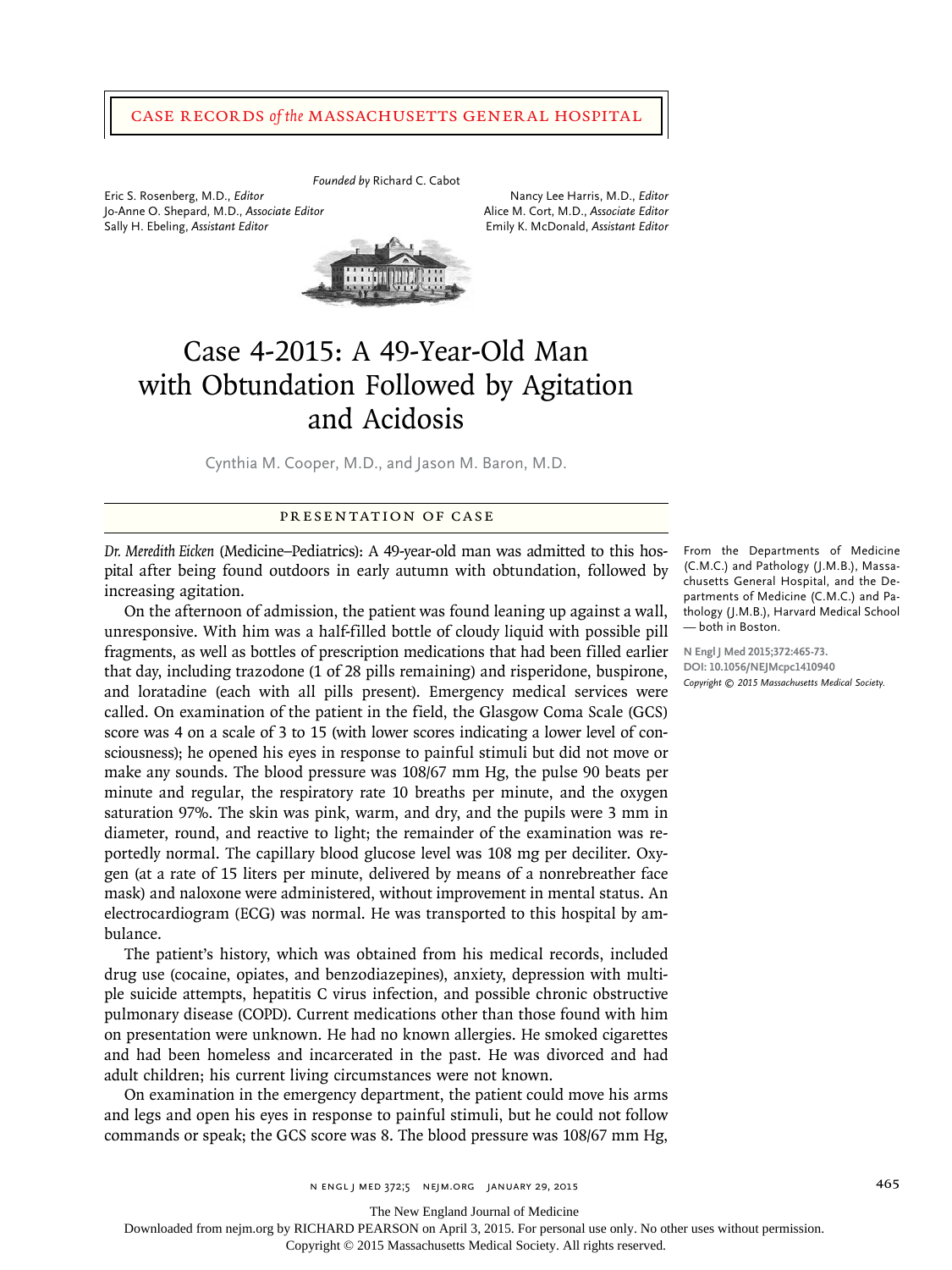| Table 1. Laboratory Data.*                    |                             |                                                    |                              |                             |
|-----------------------------------------------|-----------------------------|----------------------------------------------------|------------------------------|-----------------------------|
| Variable                                      | Reference<br>Range, Adults; | On Presentation,<br><b>Emergency</b><br>Department | 7.5 Hr after<br>Presentation | 10 Hr after<br>Presentation |
| Sodium (mmol/liter)                           | $135 - 145$                 | 141                                                | 142                          | 146                         |
| Potassium (mmol/liter)                        | $3.4 - 4.8$                 | 4.2                                                | 4.2                          | 4.3                         |
| Chloride (mmol/liter)                         | $100 - 108$                 | 96                                                 | 100                          | 105                         |
| Carbon dioxide (mmol/liter)                   | $23.0 - 31.9$               | 23.9                                               | 8.3                          | 5.7                         |
| Plasma anion gap (mmol/liter)                 | $3 - 15$                    | 21                                                 | 34                           | 35                          |
| Glucose (mg/dl)                               | 70-110                      | 98                                                 | 107                          | 99                          |
| Urea nitrogen (mg/dl)                         | $8 - 25$                    | 9                                                  | 8                            | 8                           |
| Creatinine (mg/dl)                            | $0.6 - 1.50$                | 1.12                                               | 1.24                         | 1.26                        |
| Magnesium (mg/dl)                             | $1.7 - 2.4$                 | 2.1                                                | 3.2                          | 2.7                         |
| Plasma lactic acid (mmol/liter)               | $0.5 - 2.2$                 |                                                    |                              | 9.0                         |
| Osmolality (mOsm/kg of water)                 | 280-296                     |                                                    |                              | 394                         |
| Venous blood gases                            |                             |                                                    |                              |                             |
| Inspired oxygen                               |                             |                                                    | Ambient air                  |                             |
| Base excess (mmol/liter)                      |                             |                                                    | $-16.1$                      |                             |
| pH                                            | $7.30 - 7.40$               |                                                    | 7.23                         |                             |
| Partial pressure of oxygen (mm Hg)            | $35 - 50$                   |                                                    | 53                           |                             |
| Partial pressure of carbon dioxide<br>(mm Hg) | $38 - 50$                   |                                                    | 22                           |                             |

\* To convert the values for glucose to millimoles per liter, multiply by 0.05551. To convert the values for urea nitrogen to millimoles per liter, multiply by 0.357. To convert the values for creatinine to micromoles per liter, multiply by 88.4. To convert the values for magnesium to millimoles per liter, multiply by 0.4114.

† Reference values are affected by many variables, including the patient population and the laboratory methods used. The ranges used at Massachusetts General Hospital are for adults who are not pregnant and do not have medical condi‑ tions that could affect the results. They may therefore not be appropriate for all patients.

the pulse 88 beats per minute, the temperature 36.2°C, the respiratory rate 15 breaths per minute, and the oxygen saturation 97% while he was breathing ambient air. Both pupils measured 3 mm in diameter and were briskly reactive to 2 mm when exposed to bright light. The lungs were clear with normal respiratory effort, the breath sounds were diminished at the bases, the heart sounds were normal, and the abdomen was soft. Within the first 45 minutes after his arrival at the hospital, the patient became increasingly agitated and combative, resisting all medical interventions; physical restraints were applied. An ECG showed sinus rhythm at a rate of 86 beats per minute, with evidence of biatrial enlargement and with a PR interval of 128 msec, a QRS interval of 104 msec, a QT interval of 386 msec, and a corrected QT (QTc) interval of 461 msec. A complete blood count and blood levels of calcium and phosphorus were normal; other test results are shown in

Table 1. Analysis of urine obtained by means of straight catheterization revealed a pH of 5.5 and a specific gravity of 1.008; dipstick testing was normal. Screening of a blood specimen for toxins revealed trazodone (1826  $\mu$ g per liter; therapeutic range, 800 to 1600), meta-chlorophenylpiperazine (MCPP), and venlafaxine; screening of a urine specimen was negative. The poison control center advised monitoring cardiac intervals with serial ECG. Approximately 4 hours after arrival, a repeat ECG showed a QTc interval of 501 msec. Shortly thereafter, the patient vomited. Magnesium was administered.

On admission, the patient had intermittent somnolence alternating with periods of increasing agitation and thrashing limbs, but he remained nonverbal and unable to follow commands. Lowdose lorazepam for extreme agitation and normal saline were administered. Increasing lower abdominal fullness developed that was consistent

466 n engl j med 372;5 nejm.org January 29, 2015

The New England Journal of Medicine

Downloaded from nejm.org by RICHARD PEARSON on April 3, 2015. For personal use only. No other uses without permission.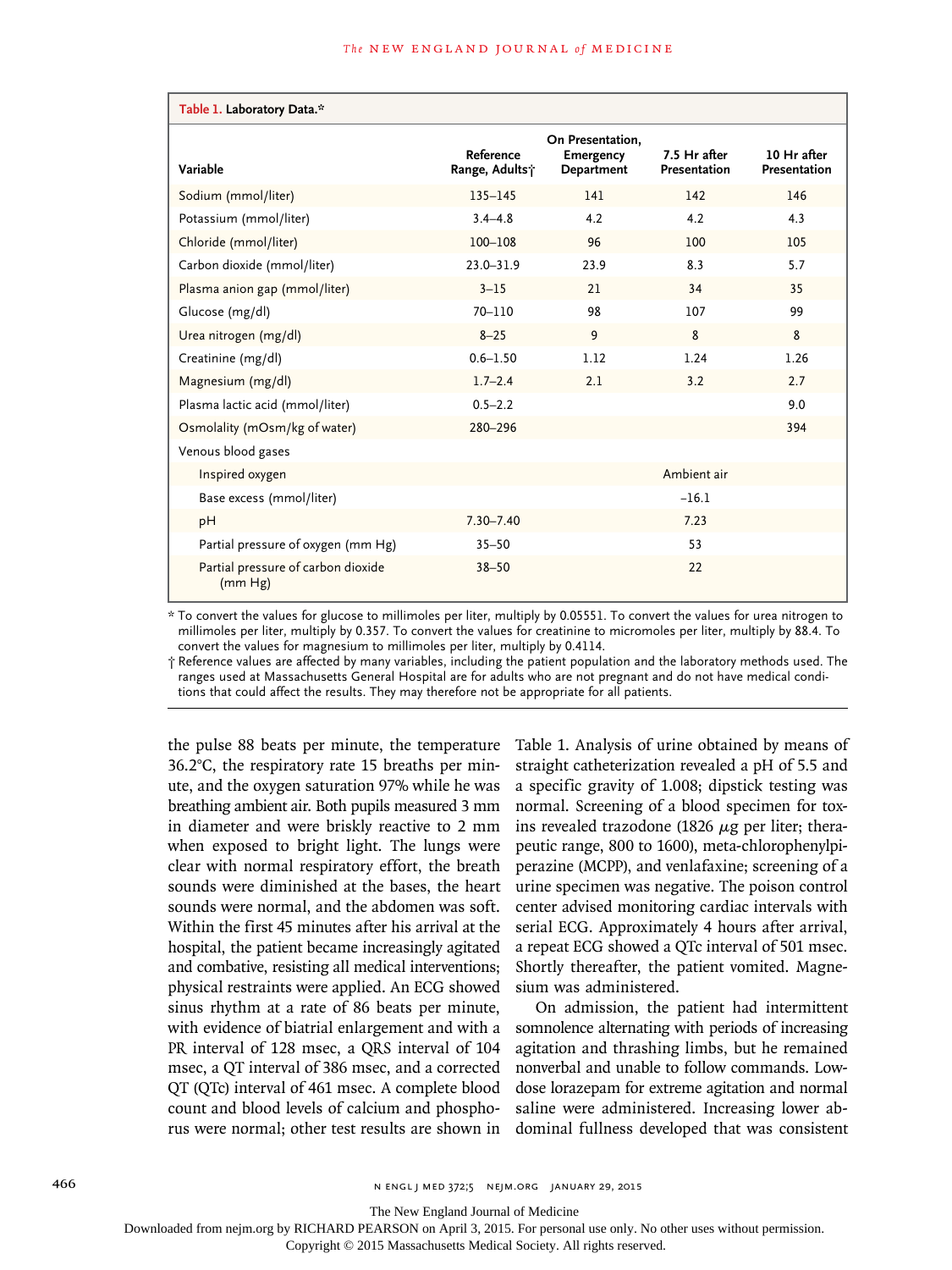with bladder distention and urinary retention; an indwelling urinary catheter was placed, with improvement. On repeat blood testing 7.5 hours after presentation, blood levels of calcium, phosphorus, total protein, albumin, globulin, and troponin T were normal, as were results of liverfunction tests; other test results are shown in Table 1. The blood pressure was 109/64 mm Hg, and the pulse 105 beats per minute; the temperature, respiratory rate, and oxygen saturation were normal. Ten hours after presentation, blood levels of calcium, phosphorus, and creatine kinase were normal; additional laboratory test results are shown in Table 1.

A diagnostic test was performed.

## Differential Diagnosis

*Dr. Cynthia M. Cooper*: This 49-year-old man presented with obtundation, followed by periods of agitation. Since he was unable to describe the events leading up to his presentation, review of his medical records was necessary in order to establish a context for the current clinical encounter. Bedside observation further informs this clinical context, adding critical information about the time of onset and progression of the current illness. Easy access to laboratory and imaging evaluation has made careful observation a fading art.<sup>1</sup> However, there is usually important information in the initial description of the patient's appearance that may provide clues to help determine the duration of illness by indicating, for example, when the patient last felt well. In particular, beard growth and the condition of the nails can indicate when the patient was well enough to attend to usual grooming habits. These are some of the many clues that can reveal the time course of the illness beyond the information provided in the history.

## **First Contact**

The patient is a middle-aged man who was found propped up against a wall outdoors in autumn. His vital signs were normal but he had obtundation, with a GCS score of 4. Prescription bottles and a half-filled bottle of an unknown cloudy fluid were next to him.

A wealth of information is contained just in this description. The fact that he was able to fill medication prescriptions earlier that day serves as an anchor point; his cognitive function had last

been intact within hours before this first examination. The pill bottles not only provide the patient's name and the contact information for his pharmacy and providers but also suggest a history of depression, anxiety, insomnia, and atopy.

The initial examination narrows the differential diagnosis. The patient was outdoors at first encounter but was neither hypothermic nor hyperthermic. The initial survey revealed no apparent trauma, and his posture and the absence of incontinence reduce the likelihood of a postictal state. Infection and metabolic derangement remain possible diagnoses despite the normal vital signs and glucose level obtained on point-of-care testing.

Pink, dry skin and normal oxygen saturation are features of carbon monoxide poisoning, but this is an unlikely diagnosis because the patient was found outdoors. Pink, dry skin can also be a manifestation of anticholinergic overdose but typically occurs along with mydriasis and an abnormal ECG. Miosis is suggestive of narcotic overdose but would be expected to be reversed after the administration of naloxone.

Trazodone overdose was suspected at first contact but is unlikely to explain such substantial obtundation. Trazodone overdose in the absence of ingestion of other substances rarely is life-threatening or results in permanent injury.<sup>2</sup> Deaths related to isolated trazodone ingestion are primarily caused by cardiac arrhythmias due to prolongation of the QTc interval or by development of the serotonin syndrome with multiorgan failure. Surviving patients typically have either no symptoms or minimal symptoms of lethargy and intoxication.3-6

# **On Presentation to the Emergency Department**

Assessment in the emergency department began within an hour after the first contact. The examination was notable for normal vital signs and an improved GCS score. After 45 minutes, the patient became combative and agitated, requiring mechanical restraint and sedation. This rapid progression from obtundation to agitation further narrows the differential diagnosis. Encephalitis, particularly that due to herpes simplex virus, can cause behavioral changes and agitation, although these symptoms are typically accompanied by fever. Abrupt reversal of narcotic overdose can result in rapid change from obtundation to agi-

n engl j med 372;5 nejm.org January 29, 2015 467

The New England Journal of Medicine

Downloaded from nejm.org by RICHARD PEARSON on April 3, 2015. For personal use only. No other uses without permission.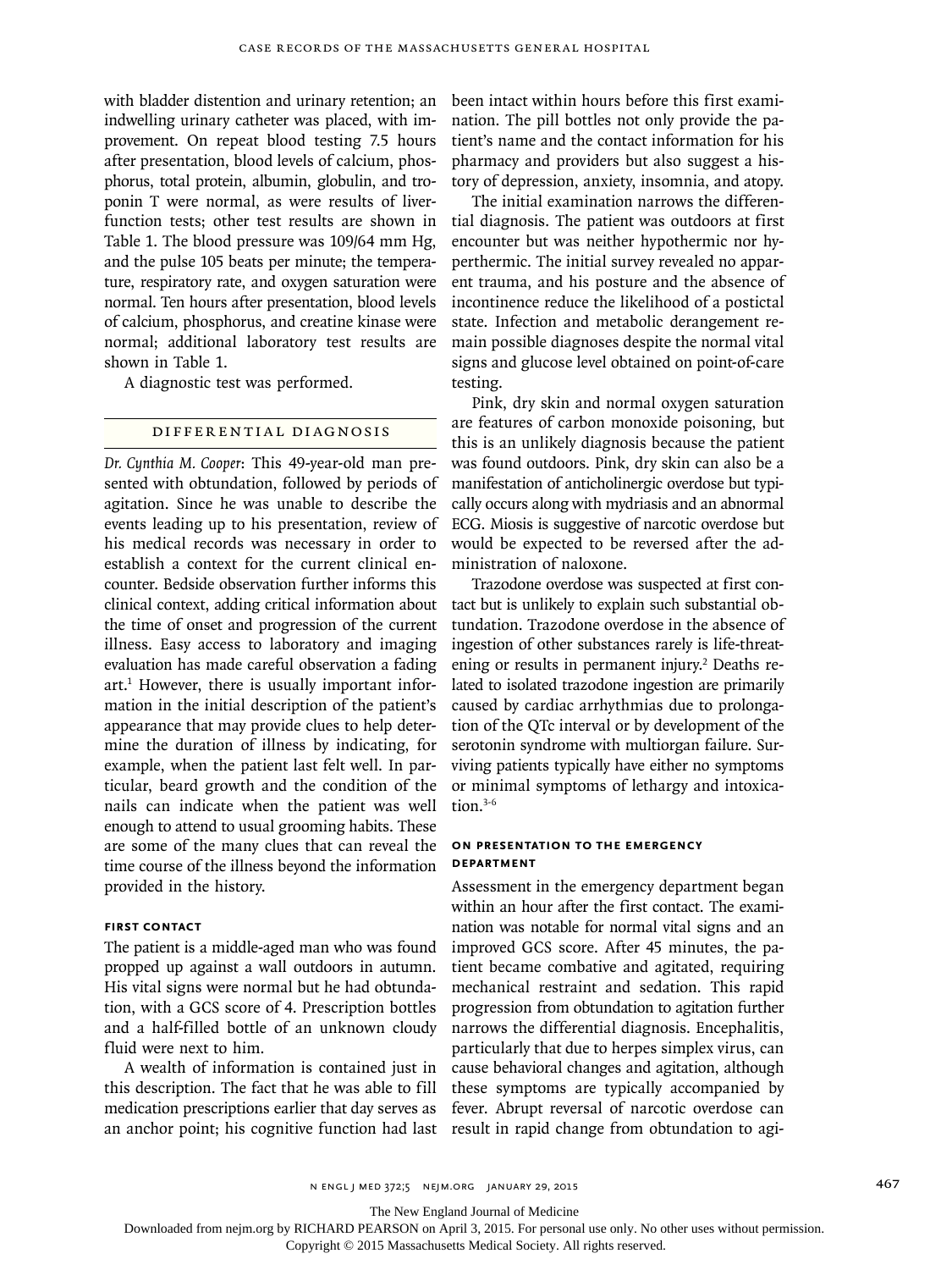tation; however, naloxone had previously produced no effect. The short time course would not be consistent with delirium tremens due to alcohol withdrawal. A paradoxical response to benzodiazepines is idiosyncratic and unpredictable, but in this case, agitation preceded receipt of lorazepam.7-9

Initial blood tests were notable for an elevated anion gap and normal levels of bicarbonate and albumin. This combination of results could be explained by either an excess of unmeasured anions or a paucity of unmeasured cations, although the latter scenario is less likely, given that the serum levels of calcium, potassium, and magnesium were all normal. A third possibility is a high anion-gap metabolic acidosis superimposed on a metabolic alkalosis.10 Loss of gastric secretions through vomiting could explain metabolic alkalosis in this patient, although the expected hypokalemia and azotemia are absent. The possible history of COPD suggests chronic retention of carbon dioxide, which can lead to a compensatory metabolic alkalosis.

In addition to trazodone, MCPP and venlafaxine were detected on the toxicologic screening. MCPP is an active metabolite of trazodone with complex neurochemical effects similar to those caused by the hallucinogen 3,4-methylenedioxymethamphetamine (MDMA, or "ecstasy").<sup>11</sup> MCPP can cause dysphoria, anxiety, and panic, as well as shivering, increased heart rate, and increased pupillary size.12-14 Venlafaxine overdose can cause depression of the central nervous system and induce the serotonin syndrome.15 Hypoglycemia and rhabdomyolysis are metabolic consequences of venlafaxine overdose<sup>16,17</sup>; tachycardia and hypertension are common, and QTc prolongation has been reported, particularly among men and patients with heart failure.<sup>18,19</sup> Ingestion of MCPP, venlafaxine, or both could explain the patient's agitation but not the anion-gap metabolic acidosis.

# **4 Hours after Presentation**

Four hours after presentation, clinically significant QTc prolongation, a feature of both trazodone and venlafaxine overdose, had developed.4,5,18 Emesis is a nonspecific symptom with many causes, although in a patient with suspected anion-gap metabolic acidosis, it could suggest progressive metabolic disarray.20 Urinary retention is not a feature of intoxication with trazodone, MCPP, or venlafaxine; its development might suggest underlying prostate enlargement, which is not uncommon among men of this patient's age. $21,22$ 

## **7.5 Hours after Presentation**

Measurements of venous blood gases were obtained 7.5 hours after presentation. Measurements of venous blood gases have been shown to be reliable substitutes for measurements of arterial blood gases with respect to the pH, partial pressure of carbon dioxide ( $PCO<sub>2</sub>$ ), and bicarbonate level. Venous pH is typically 0.02 to 0.04 lower than arterial pH, and venous  $PCO<sub>2</sub>$  is approximately 5 to 8 mm Hg higher than arterial  $P_{\text{CO}_2}$ .<sup>23</sup> This patient had acidemia (pH  $7.23$ ) and a low Pco<sub>2</sub> (22 mm Hg), findings that are consistent with metabolic acidosis and appropriate respiratory compensation.<sup>24,25</sup>

Respiratory compensation is caused by augmentation of alveolar ventilation due to an increase in tidal volume, respiratory rate, or both. Are the descriptions of "normal respirations" and "normal respiratory effort" in the case history correct, given these physiological features? The respiratory rate is an important vital sign that is predictive of both respiratory and nonrespiratory outcomes.26-28 Tachypnea is a key predictor of clinical deterioration during hospitalization and of poor outcomes after discharge.<sup>29-32</sup> Yet the recorded respiratory rate is often unreliable.<sup>33,34</sup>

Other laboratory test results obtained 7.5 hours after presentation showed an increase in the serum anion gap, from 21 to 34 mmol per liter, and a drop in the serum bicarbonate level, from 23.9 to 8.3 mmol per liter. The change in the serum bicarbonate level is greater than the change in the anion gap, suggesting a concurrent non–anion gap metabolic acidosis. Previous testing has limited the differential diagnosis for the anion-gap acidosis (Table 2). The patient had normal renal function and no urinary ketones; he had no history of bowel disease or surgery that would predispose him to p-lactic acidosis. The screening for toxins was negative for salicylates and acetaminophen.<sup>35</sup>

## **10 Hours after Presentation**

The laboratory test results obtained 10 hours after presentation reflected a small increase in the serum anion gap, from 34 to 35 mmol per liter, and a further drop in the serum bicarbonate level, from 8.3 to 5.7 mmol per liter. A drop in the serum bicarbonate level that is greater than the

The New England Journal of Medicine

Downloaded from nejm.org by RICHARD PEARSON on April 3, 2015. For personal use only. No other uses without permission.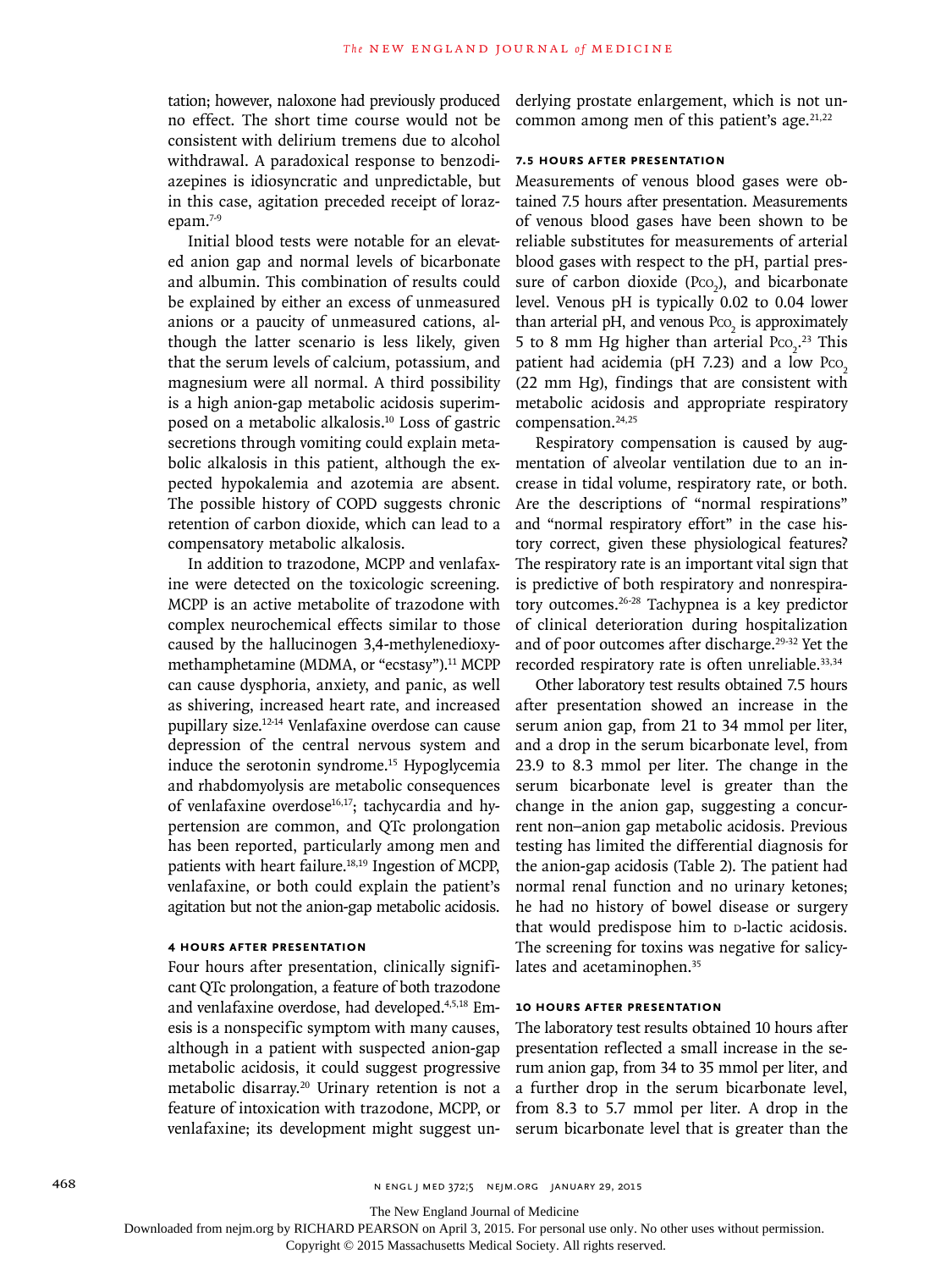| Table 2. Differential Diagnosis for High Anion-Gap<br>Metabolic Acidosis in This Patient. |  |
|-------------------------------------------------------------------------------------------|--|
| ı-Lactic acidosis                                                                         |  |
| <u>p-Lactic acidosis</u>                                                                  |  |
| Ketoacidosis                                                                              |  |
| Chronic kidney disease                                                                    |  |
| Salicylate ingestion                                                                      |  |
| Pyroglutamic acidosis                                                                     |  |
| Toxic alcohol ingestion                                                                   |  |

rise in the anion gap suggests an additional non– anion gap metabolic acidosis that is most likely due to the saline infusion.

At this time, the plasma lactic acid level was 9.0 mmol per liter. Could this explain the high anion-gap metabolic acidosis? A key feature of lactic acidosis is the time-dependent difference between the change in the anion gap and the change in the serum bicarbonate level. Initially, lactate raises the anion gap and lowers the serum bicarbonate level in a 1:1 ratio. Over time, hydrogen ions are buffered intracellularly, and the acidosis promotes generation of renal bicarbonate, shifting the ratio of the change in the anion gap to the change in the bicarbonate level closer to 1.8:1.<sup>10</sup> Thus, the lactate level of 9 mmol per liter alone does not account for the rise in the anion gap and the fall in the bicarbonate level seen 10 hours after presentation.

### **Summary**

Classification of a high anion-gap metabolic acidosis by the presence or absence of a serum osmolal gap can further narrow the differential diagnosis.36 According to the laboratory test results that were obtained 10 hours after presentation, including normal levels of blood urea nitrogen and serum glucose, the calculated serum osmolality is 300 mOsm per kilogram of water. The difference between the measured and the calculated serum osmolality is 94 mOsm per kilogram of water, which is much higher than the osmolal gap typically seen in patients with lactic acidosis.37 This high osmolal gap suggests that the patient had ingested an alcohol that was not measured on the initial toxicologic screening, such as propylene glycol or ethylene glycol.

Propylene glycol is the carrier of intravenous lorazepam and has been implicated in anion-gap metabolic acidosis in patients in the intensive care unit. However, anion-gap metabolic acidosis typically occurs when high doses of intravenous lorazepam are administered for 24 hours or longer. Because of the 10-hour time frame in this case, toxicity due to propylene glycol from intravenous lorazepam is unlikely.<sup>38</sup>

Ethylene glycol has an intoxicating effect similar to that of ethanol and is metabolized by alcohol dehydrogenase. The parent alcohol produces an osmolal gap. This osmolal gap declines over time, and an anion-gap metabolic acidosis develops as ethylene glycol is metabolized to glycolate and oxalate. Ethylene glycol is not routinely checked in serum toxicologic screenings and is a possible cause that should be considered even before laboratory test results are available.<sup>39,40</sup> The metabolite of ethylene glycol is similar in structure to lactate and therefore can be misinterpreted on laboratory tests. $41,42$  Since the high osmolal gap is unlikely to be explained by propylene glycol intoxication, I think ethylene glycol intoxication is the most likely diagnosis in this patient.

Why did this patient present with self-injurious behavior at this point in his life? He had multiple risk factors for suicide, including mental illness, homelessness, substance abuse, and prior incarceration.43-46 The rate of completed suicide appears to vary seasonally, with a peak in spring and a lesser peak in autumn.<sup>47,48</sup> Although we will probably never know why this patient presumably wanted to end his life, it seems likely that the ingestion of ethylene glycol was attempted suicide.

*Dr. Eric S. Rosenberg* (Pathology): Dr. Eicken, what was your impression when you evaluated this patient?

*Dr. Eicken:* Given the limited available history, we considered several possible causes for his altered mental status, including structural neurologic abnormalities, infection, and toxic or metabolic derangements. There were no external signs of trauma and the neurologic examination revealed no focal motor deficits, but a structural intracranial abnormality could not be entirely ruled out because head imaging had not been performed. Meningoencephalitis was considered; however, the rapid decline of his condition, his overall clinical appearance, and the absence of fever and leukocytosis were not consistent with this diagnosis. Initially, there were no overt metabolic derangements. Therefore, we suspected a

The New England Journal of Medicine

Downloaded from nejm.org by RICHARD PEARSON on April 3, 2015. For personal use only. No other uses without permission.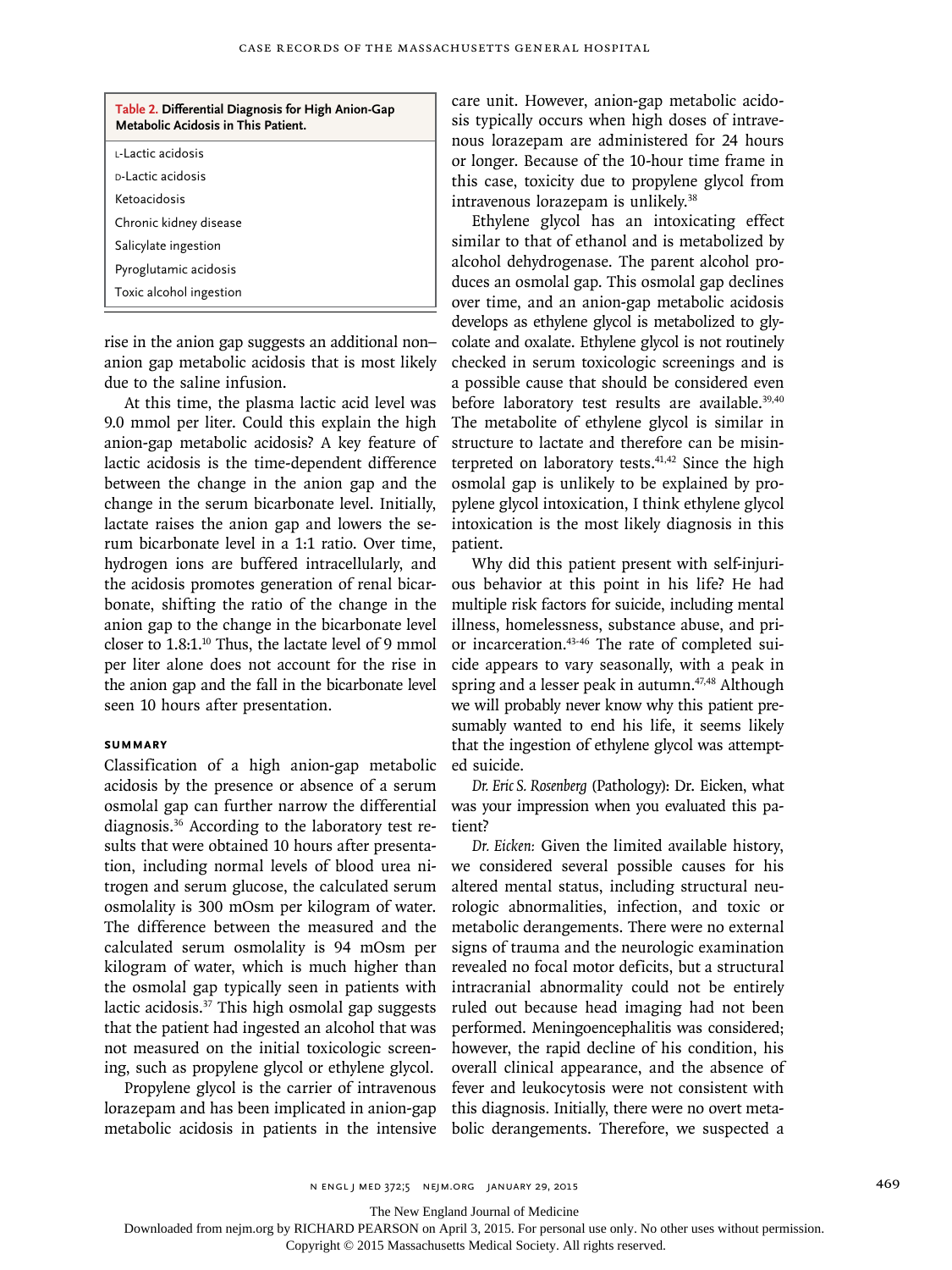

done to the internal standard peak amplitude (6.186 minutes) and comparing it with the trazodone–internal stan-

toxicologic cause. A depressed mental status can be seen with both the serotonin syndrome and the neuroleptic malignant syndrome, and he had medications in his possession that could cause each of these syndromes. However, the absence of hyperpyrexia, characteristic neurologic findings such as rigidity and clonus, and autonomic instability suggests that these diagnoses are unlikely. Polypharmacy could lead to a mixed toxic syndrome, but the toxicologic screening did not support this diagnosis.

We thought that toxic alcohol ingestion was the likely diagnosis. Laboratory test results obtained over time showed the development of a worsening anion-gap metabolic acidosis, as well as elevated lactate levels, markedly elevated serum osmolality with an osmolal gap, and negative results of toxicologic screening for other alcohols; these findings made ethylene glycol ingestion our top diagnostic consideration.

## Clinical Diagnosis

Ethylene glycol ingestion.

DR. CYNTHIA M. COOPER'S Diagnoses

Trazodone overdose.

High anion-gap metabolic acidosis and high

serum osmolal gap due to ethylene glycol ingestion.

#### Pathological Discussion

*Dr. Jason M. Baron:* Serum toxicologic screening, performed by means of high-performance liquid chromatography,<sup>49</sup> was positive for trazodone (Fig. 1) and its metabolite MCPP. The trazodone level was supratherapeutic at 1826  $\mu$ g per liter. Urine toxicologic screening, performed by means of immunoassay, was negative for common drugs of abuse, including amphetamines. MCPP crossreacts with the antibodies used in the detection of amphetamines in some immunoassays.<sup>50,51</sup> Although the urinary amphetamine assay used at this hospital is relatively sensitive for the detection of MCPP and false positive results can be obtained even when trazodone levels are within the therapeutic range, $51$  the negative amphetamine assay in this case may be explained by a relatively diluted urine specimen.

Serum toxicologic screening was negative for ethanol, methanol, and isopropanol. Ethylene glycol (boiling point, 197°C) is much less volatile than methanol, ethanol, and isopropanol (boiling points, 65°C, 78°C, and 83°C, respectively) and cannot be detected on this hospital's volatile-alcohol assay, which is performed with the use of gas chromatography with a maximum

470 **n engl j med 372;5 nejm.org January 29, 2015** 

The New England Journal of Medicine

Downloaded from nejm.org by RICHARD PEARSON on April 3, 2015. For personal use only. No other uses without permission.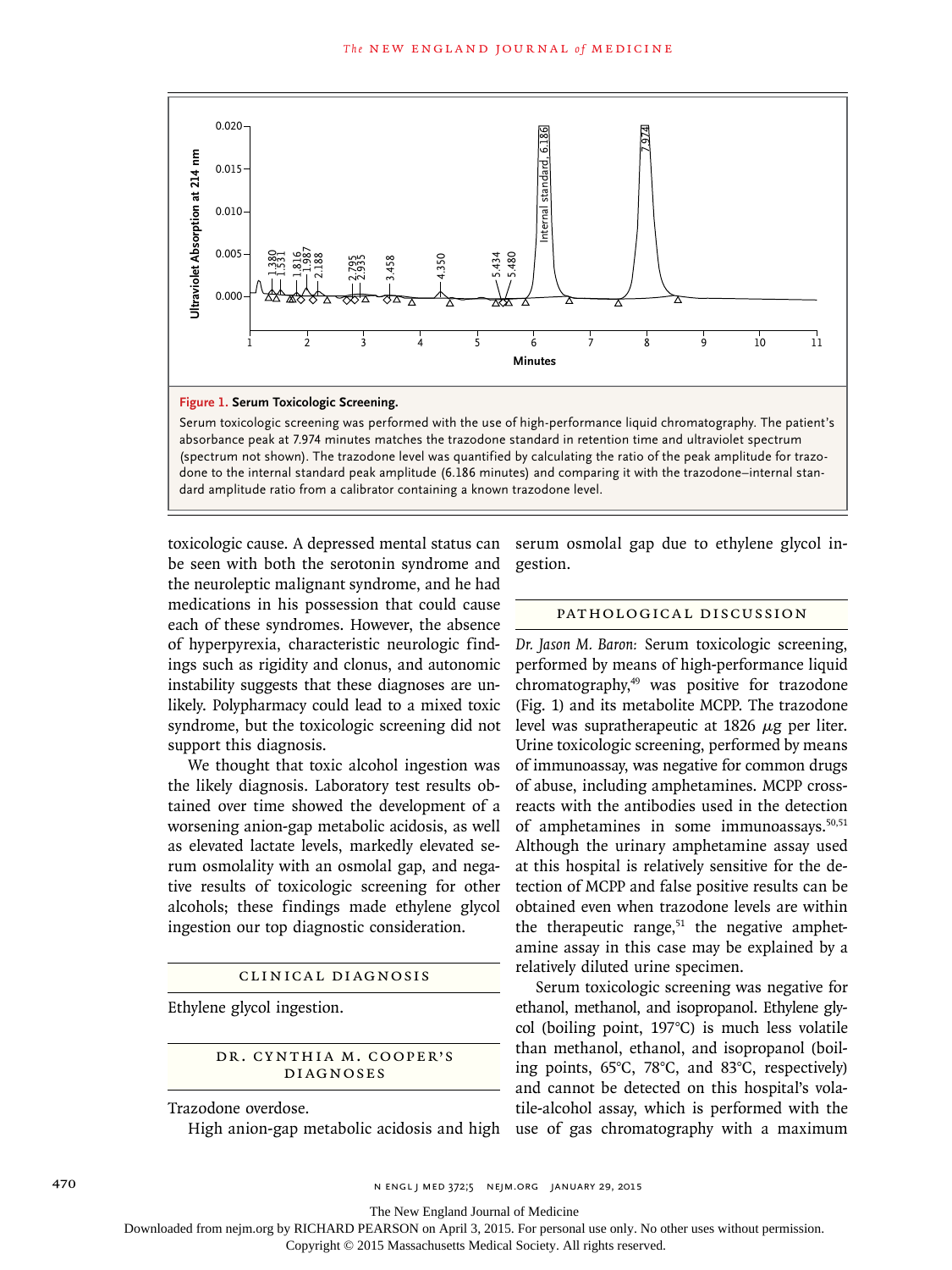

shows envelope-shaped crystals (arrows). The morphologic features are consistent with those of calcium oxalate crystals (dihydrate form) caused by ethylene glycol ingestion.

column-oven temperature of 115°C. A serum specimen collected approximately 10 hours after presentation was sent to an outside reference laboratory with a gas chromatography assay capable of detecting ethylene glycol. This specimen revealed an ethylene glycol level of 351 mg per deciliter (toxic value, ≥20 mg per deciliter).

Examination of the sediment of a urine sample collected approximately 12 hours after presentation revealed calcium oxalate crystals (Fig. 2). Ethylene glycol is metabolized to oxalic acid, which binds to calcium, leading to calcium oxalate crystalluria.52 Urinary calcium oxalate crystals are commonly associated with ethylene glycol toxicity,52 but this finding is nonspecific.

## Follow-up

*Dr. Rosenberg:* Dr. Eicken, would you tell us what happened with the patient?

*Dr. Eicken:* Given our clinical suspicion that ethylene glycol ingestion was the likely diagnosis, we rapidly initiated treatment with intravenous bicarbonate and fomepizole. The patient was transferred to the intensive care unit, where he was intubated for airway protection and underwent emergency hemodialysis. He was extubated without complication after 2 days and did not have prolonged renal failure. Fomepizole was continued for 4 days, until the ethylene glycol was undetectable; the patient was then transferred to the psychiatry service for continued care.

During the remainder of his hospital stay, the patient received electroconvulsive therapy, and both he and his providers noted clinical improvement. Unfortunately, he did not return for scheduled sessions of electroconvulsive therapy after discharge and was lost to follow-up until the winter, when he presented again to the emergency department with suicidal ideation. He was living in a "sober house" (a facility for people recovering from substance abuse) but had started using cocaine and heroin. Since that visit, his records show additional visits to the emergency department for suicidal ideation and intermittent psychiatric hospitalizations.

*A Physician:* Did you consider performing a lumbar puncture early in the evaluation, since it was impossible to rule out meningitis on a clinical basis?

*Dr. Eicken:* Lumbar puncture was considered, but the degree of the patient's agitation at the time prevented us from safely performing the procedure. Ideally, we would have had the results of a computed tomographic scan of the head before the procedure. Had we not obtained data suggesting a diagnosis of toxic alcohol ingestion as rapidly as we did, I think an argument could have been made for starting empirical antimicrobial therapy.

#### Final Diagnosis

### Ethylene glycol ingestion.

This case was presented at the Medical Case Conference.

No potential conflict of interest relevant to this article was reported.

Disclosure forms provided by the authors are available with the full text of this article at NEJM.org.

We thank Dr. Muthiah Vaduganathan for the photograph of the calcium oxalate crystals, and Dr. James Flood for review of the toxicologic data.

#### **References**

**1.** Naghshineh S, Hafler JP, Miller AR, et al. Formal art observation training improves medical students' visual diagnostic skills. J Gen Intern Med 2008;23:991-7. trol Centers' National Poison Data System de la Torre C, Almarza E. Investigation of

**2.** Mowry JB, Spyker DA, Cantilena LR Jr, Bailey JE, Ford M. 2012 Annual Report of the American Association of Poison Con-

(NPDS): 30th annual report. Clin Toxicol (Phila) 2013;51:949-1229.

**3.** Martínez MA, Ballesteros S, Sánchez

n engl j med 372;5 nejm.org January 29, 2015 471

The New England Journal of Medicine

Downloaded from nejm.org by RICHARD PEARSON on April 3, 2015. For personal use only. No other uses without permission.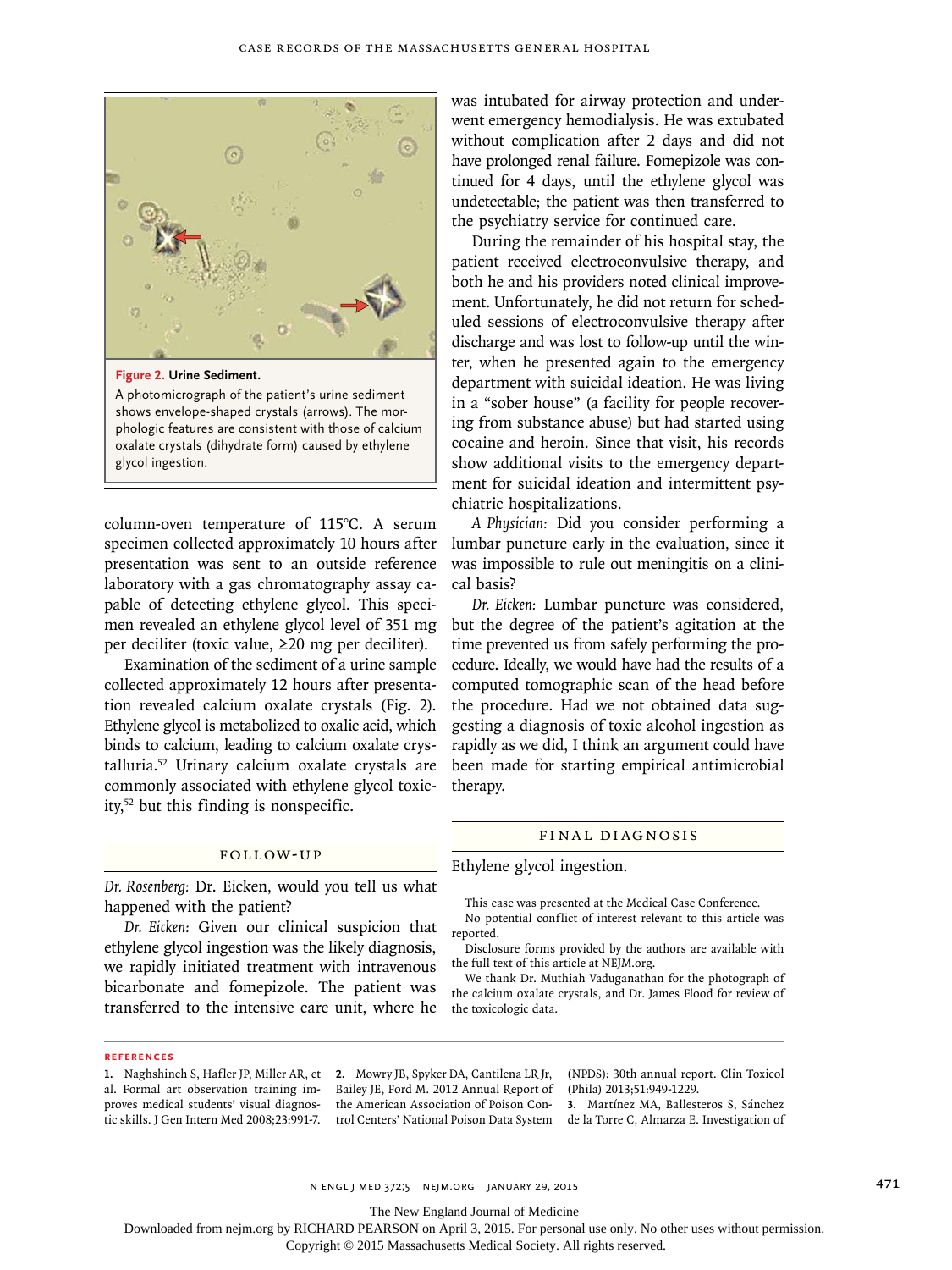a fatality due to trazodone poisoning: case report and literature review. J Anal Toxicol 2005;29:262-8.

**4.** Service JA, Waring WS. QT prolongation and delayed atrioventricular conduction caused by acute ingestion of trazodone. Clin Toxicol (Phila) 2008;46:71-3.

**5.** Dattilo PB, Nordin C. Prolonged QT associated with an overdose of trazodone. J Clin Psychiatry 2007;68:1309-10.

**6.** Chung KJ, Wang YC, Liu BM, Supernaw RB. Management of ventricular dysrhythmia secondary to trazodone overdose. J Emerg Med 2008;35:171-4.

**7.** Hall RC, Zisook S. Paradoxical reactions to benzodiazepines. Br J Clin Pharmacol 1981;11:Suppl 1:99S-104S.

**8.** Weinbroum AA, Szold O, Ogorek D, Flaishon R. The midazolam-induced paradox phenomenon is reversible by flumazenil: epidemiology, patient characteristics and review of the literature. Eur J Anaesthesiol 2001;18:789-97.

**9.** Robin C, Trieger N. Paradoxical reactions to benzodiazepines in intravenous sedation: a report of 2 cases and review of the literature. Anesth Prog 2002;49:128- 32.

**10.** Kraut JA, Madias NE. Serum anion gap: its uses and limitations in clinical medicine. Clin J Am Soc Nephrol 2007;2: 162-74.

**11.** Hamik A, Peroutka SJ. 1-(m-chlorophenyl)piperazine (mCPP) interactions with neurotransmitter receptors in the human brain. Biol Psychiatry 1989;25:569-75. **12.** Gijsman HJ, Van Gerven JM, Tieleman MC, et al. Pharmacokinetic and pharmacodynamic profile of oral and intravenous meta-chlorophenylpiperazine in healthy volunteers. J Clin Psychopharmacol 1998; 18:289-95.

**13.** Feuchtl A, Bagli M, Stephan R, et al. Pharmacokinetics of m-chlorophenylpiperazine after intravenous and oral administration in healthy male volunteers: implication for the pharmacodynamic profile. Pharmacopsychiatry 2004;37:180- 8.

**14.** Kovaleva J, Devuyst E, De Paepe P, Verstraete A. Acute chlorophenylpiperazine overdose: a case report and review of the literature. Ther Drug Monit 2008;30: 394-8.

**15.** Bosse GM, Spiller HA, Collins AM. A fatal case of venlafaxine overdose. J Med Toxicol 2008;4:18-20.

**16.** Francino MC, Bretaudeau Deguigne M, Badin J, Turcant A, Perrotin D. Hypoglycaemia: a little known effect of venlafaxine overdose. Clin Toxicol (Phila) 2012;50:215-7.

**17.** Wilson AD, Howell C, Waring WS. Venlafaxine ingestion is associated with rhabdomyolysis in adults: a case series. J Toxicol Sci 2007;32:97-101.

**18.** Howell C, Wilson AD, Waring WS. Cardiovascular toxicity due to venlafaxine poisoning in adults: a review of 235 consecutive cases. Br J Clin Pharmacol 2007; 64:192-7.

**19.** Batista M, Dugernier T, Simon M, et al. The spectrum of acute heart failure after venlafaxine overdose. Clin Toxicol (Phila) 2013;51:92-5.

**20.** Kalantar-Zadeh K, Uppot RN, Lewandrowski KB. Case Records of the Massachusetts General Hospital (Case 23-2013). N Engl J Med 2013;369:374-82.

**21.** Arrighi HM, Metter EJ, Guess HA, Fozzard JL. Natural history of benign prostatic hyperplasia and risk of prostatectomy. Urology 1991;38:Suppl:4-8.

**22.** Chute CG, Panser LA, Girman CJ, et al. The prevalence of prostatism: a population-based survey of urinary symptoms. J Urol 1993;150:85-9.

**23.** Morris CG, Low J. Metabolic acidosis in the critically ill: part 1. Classification and pathophysiology. Anaesthesia 2008; 63:294-301.

**24.** Albert MS, Dell RB, Winters RW. Quantitative displacement of acid-base equilibrium in metabolic acidosis. Ann Intern Med 1967;66:312-22.

**25.** Fulop M. A guide for predicting arterial CO2 tension in metabolic acidosis. Am J Nephrol 1997;17:421-4.

**26.** Dellinger RP, Levy MM, Rhodes A, et al. Surviving Sepsis Campaign: international guidelines for management of severe sepsis and septic shock: 2012. Crit Care Med 2013;41:580-637.

**27.** Fine MJ, Auble TE, Yealy DM, et al. A prediction rule to identify low-risk patients with community-acquired pneumonia. N Engl J Med 1997;336:243-50.

**28.** Lim WS, van der Eerden MM, Laing R, et al. Defining community acquired pneumonia severity on presentation to hospital: an international derivation and validation study. Thorax 2003;58:377-82.

**29.** Churpek MM, Yuen TC, Edelson DP. Risk stratification of hospitalized patients on the wards. Chest 2013;143:1758- 65.

**30.** Churpek MM, Yuen TC, Park SY, Meltzer DO, Hall JB, Edelson DP. Derivation of a cardiac arrest prediction model using ward vital signs. Crit Care Med 2012;40: 2102-8.

**31.** Dommasch M, Sinnecker D, Barthel P, et al. Nocturnal respiratory rate predicts non-sudden cardiac death in survivors of acute myocardial infarction. J Am Coll Cardiol 2014;63:2432-3.

**32.** Barthel P, Wensel R, Bauer A, et al. Respiratory rate predicts outcome after acute myocardial infarction: a prospective cohort study. Eur Heart J 2013;34:1644-50. **33.** Bianchi W, Dugas AF, Hsieh YH, et al. Revitalizing a vital sign: improving detection of tachypnea at primary triage. Ann Emerg Med 2013;61:37-43.

**34.** Semler MW, Stover DG, Copland AP, et al. Flash mob research: a single-day, multicenter, resident-directed study of respiratory rate. Chest 2013;143:1740-4.

**35.** Humphreys BD, Forman JP, Zandi-Nejad K, Bazari H, Seifter J, Magee CC. Acetaminophen-induced anion gap metabolic acidosis and 5-oxoprolinuria (pyroglutamic aciduria) acquired in hospital. Am J Kidney Dis 2005;46:143-6.

**36.** Kraut JA, Xing SX. Approach to the evaluation of a patient with an increased serum osmolal gap and high-anion-gap metabolic acidosis. Am J Kidney Dis 2011; 58:480-4.

**37.** Schelling JR, Howard RL, Winter SD, Linas SL. Increased osmolal gap in alcoholic ketoacidosis and lactic acidosis. Ann Intern Med 1990;113:580-2.

**38.** Horinek EL, Kiser TH, Fish DN, MacLaren R. Propylene glycol accumulation in critically ill patients receiving continuous intravenous lorazepam infusions. Ann Pharmacother 2009;43:1964-71.

**39.** Oostvogels R, Kemperman H, Hubeek I, ter Braak EW. The importance of the osmolality gap in ethylene glycol intoxication. BMJ 2013;347:f6904.

**40.** McQuade DJ, Dargan PI, Wood DM. Challenges in the diagnosis of ethylene glycol poisoning. Ann Clin Biochem 2014; 51:167-78.

**41.** Marwick J, Elledge RO, Burtenshaw A. Ethylene glycol poisoning and the lactate gap. Anaesthesia 2012;67:299.

**42.** Manini AF, Hoffman RS, McMartin KE, Nelson LS. Relationship between serum glycolate and falsely elevated lactate in severe ethylene glycol poisoning. J Anal Toxicol 2009;33:174-6.

**43.** Desai RA, Liu-Mares W, Dausey DJ, Rosenheck RA. Suicidal ideation and suicide attempts in a sample of homeless people with mental illness. J Nerv Ment Dis 2003;191:365-71.

**44.** Prigerson HG, Desai RA, Liu-Mares W, Rosenheck RA. Suicidal ideation and suicide attempts in homeless mentally ill persons: age-specific risks of substance abuse. Soc Psychiatry Psychiatr Epidemiol 2003;38:213-9.

**45.** Cottler LB, Campbell W, Krishna VA, Cunningham-Williams RM, Abdallah AB. Predictors of high rates of suicidal ideation among drug users. J Nerv Ment Dis 2005;193:431-7.

**46.** Binswanger IA, Stern MF, Deyo RA, et al. Release from prison — a high risk of death for former inmates. N Engl J Med 2007;356:157-65.

**47.** Christodoulou C, Douzenis A, Papadopoulos FC, et al. Suicide and seasonality. Acta Psychiatr Scand 2012;125:127- 46.

**48.** Postolache TT, Mortensen PB, Tonelli LH, et al. Seasonal spring peaks of suicide in victims with and without prior history of hospitalization for mood disorders. J Affect Disord 2010;121:88-93.

**49.** Puopolo PR, Pothier ME, Volpicelli SA, Flood JG. Single procedure for detection, confirmation, and quantification of benzodiazepines in serum by liquid chro-

472 **n engl j med 372;5 nejm.org January 29, 2015** n engl j med 372;5 nejm.org January 29, 2015

The New England Journal of Medicine

Downloaded from nejm.org by RICHARD PEARSON on April 3, 2015. For personal use only. No other uses without permission.